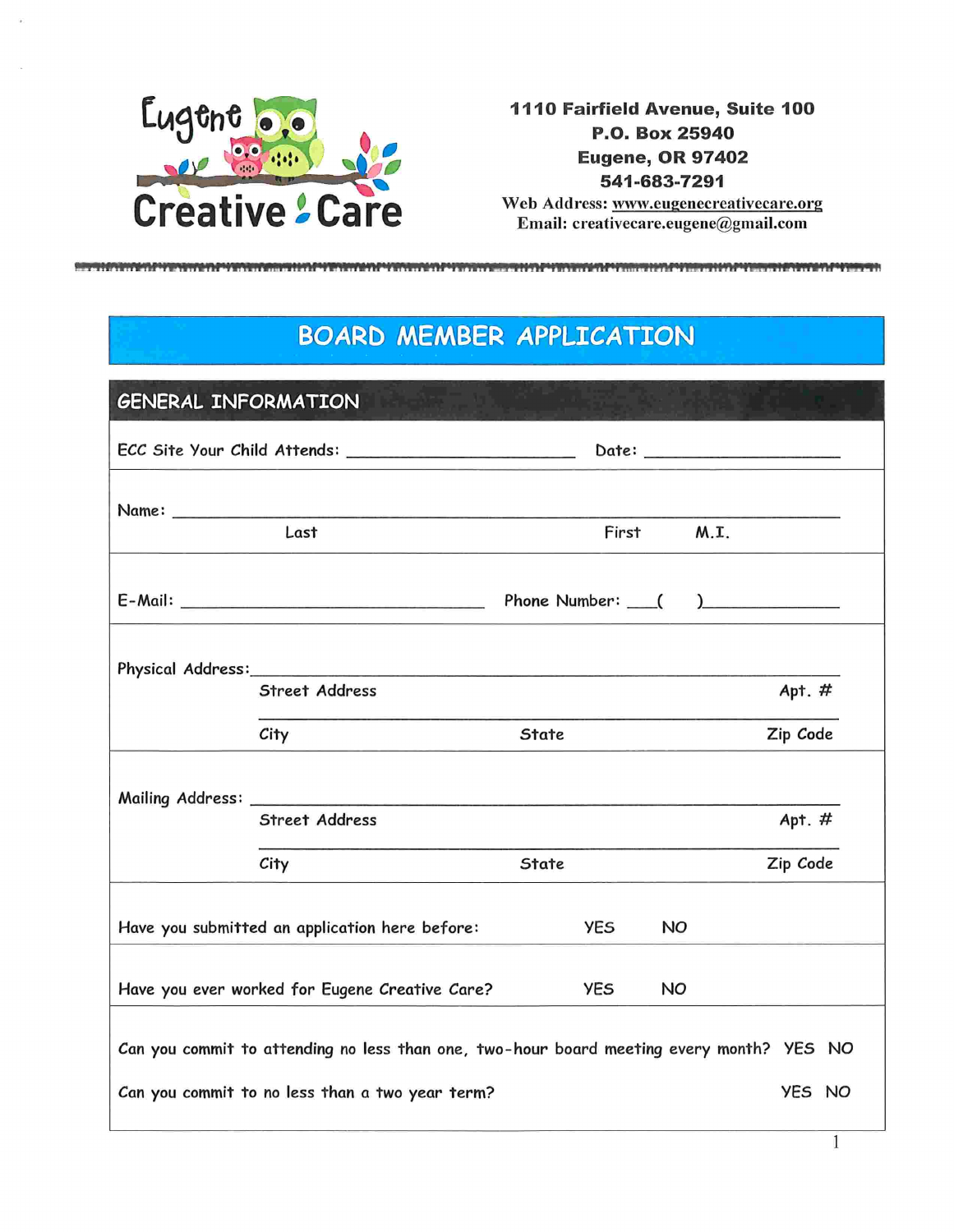| <b>EXPERIENCE</b>                                               |      |  |       |                                       |
|-----------------------------------------------------------------|------|--|-------|---------------------------------------|
| <b>EMPLOYER #1</b>                                              |      |  |       | Job Title: __________________________ |
|                                                                 |      |  |       |                                       |
|                                                                 |      |  |       |                                       |
|                                                                 |      |  |       |                                       |
| Brief Description of Job Duties:                                | City |  | State | Zip                                   |
| May we contact this company for a reference? YES NO             |      |  |       |                                       |
| <b>EMPLOYER #2</b>                                              |      |  |       | Job Title: __________________________ |
|                                                                 |      |  |       |                                       |
| Phone Number: () Channel Dates of Employment: FROM TO COMERCING |      |  |       |                                       |
|                                                                 |      |  |       |                                       |
| Brief Description of Job Duties:                                | City |  | State | Zip                                   |
| May we contact this company for a reference? YES NO             |      |  |       |                                       |
| <b>REFERENCES</b>                                               |      |  |       |                                       |
| <b>REFERENCE #1</b>                                             |      |  |       |                                       |
|                                                                 |      |  |       |                                       |
| <b>REFERENCE #2</b>                                             |      |  |       |                                       |
|                                                                 |      |  |       |                                       |
| <b>REFERENCE #3</b>                                             |      |  |       |                                       |
|                                                                 |      |  |       |                                       |

2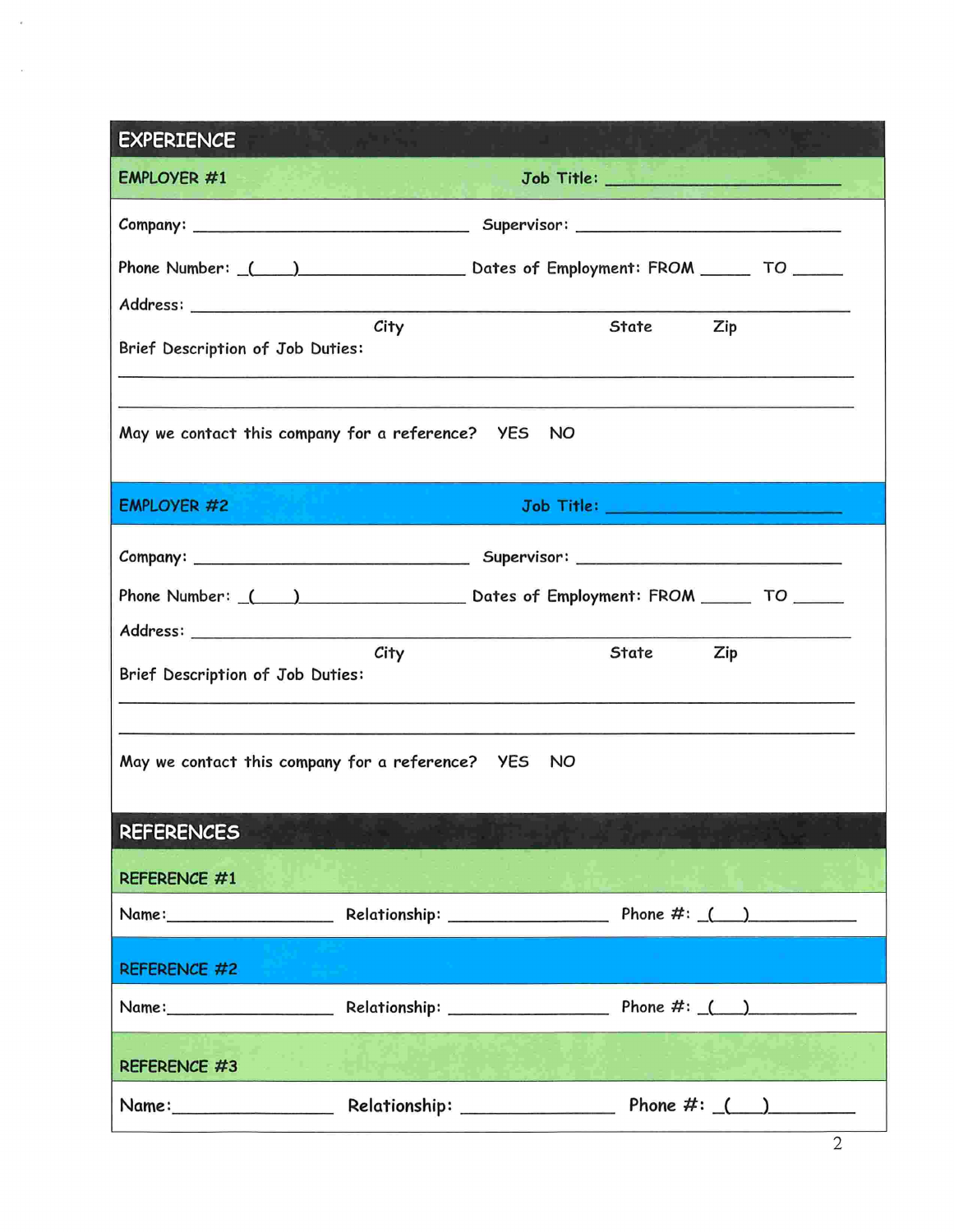## **EDUCATION**

| HIGH SCHOOL or GENERAL EDUCATION DIPLOMA                                               |  |  |  |  |  |
|----------------------------------------------------------------------------------------|--|--|--|--|--|
|                                                                                        |  |  |  |  |  |
| (Dates of Attendance) FROM ________ TO ________ Did You Graduate? YES NO               |  |  |  |  |  |
| <b>COLLEGE</b>                                                                         |  |  |  |  |  |
|                                                                                        |  |  |  |  |  |
| Location: (City & State): __________________(Dates of Attendance) FROM ______ TO _____ |  |  |  |  |  |
| Did You Graduate? YES NO If so, What degree do you Hold? _______________________       |  |  |  |  |  |

## SPECIAL SKILLS AND QUALIFICATIONS

Eugene Creative Care is a nonprofit organization committed to providing early childhood and school age child development programs and services to the Bethel and 41 school communities. ECC seeks to include members on our Board of Directors who have a desire to make a positive difference in the quality of services and employment experiences ECC offers our clients and staff.

Please summarize any special skills, strengths, and/or qualifications that you feel you have that would make a positive contribution as a board member with Eugene Creative Care?